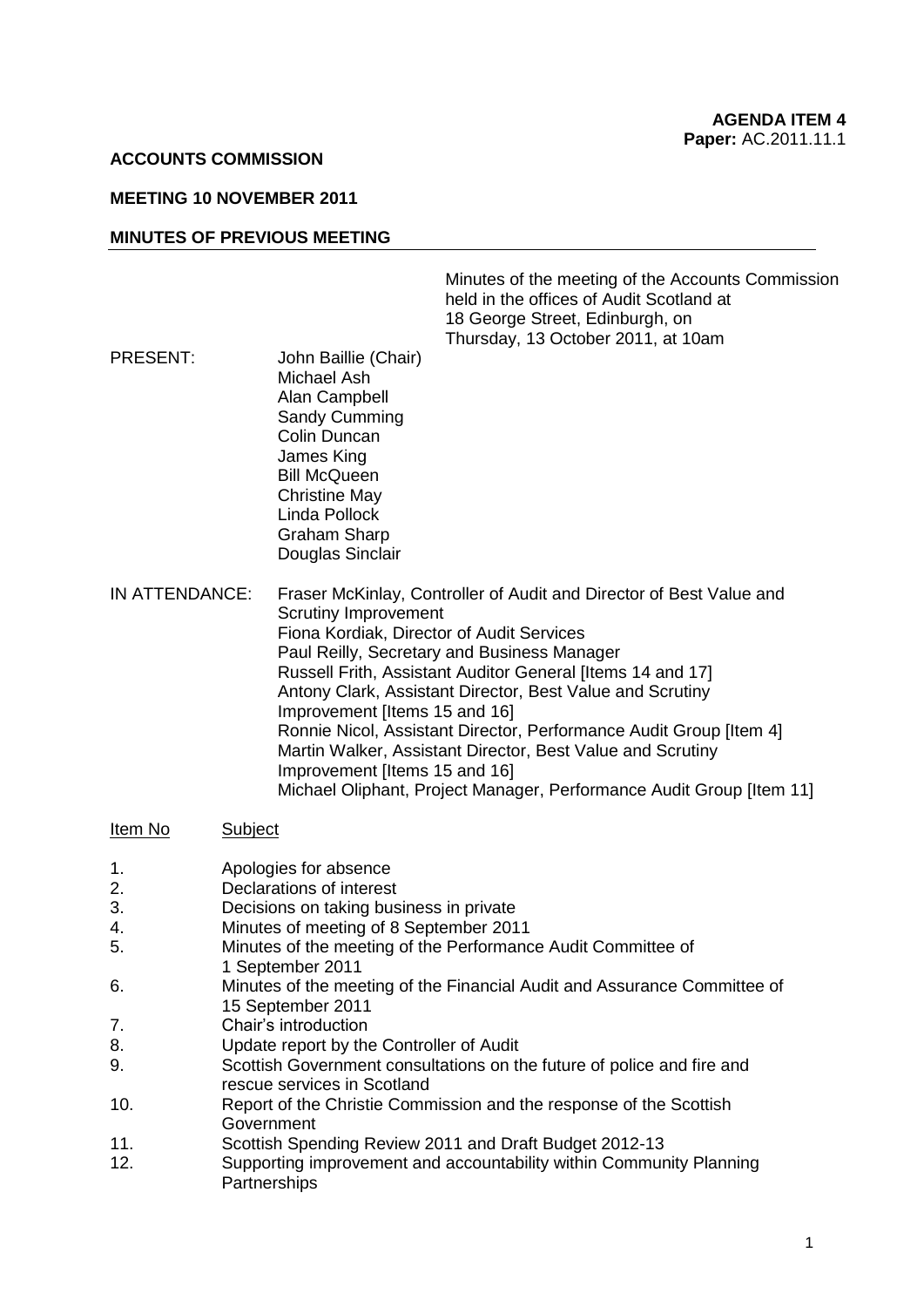- 13. Accounts Commission meeting dates 2012
- 14. Appointment as auditors of local authority charities
- 15. Best Value audit: Stirling Council
- 16. Best Value audit: Stirling Council
- 17. Audit Scotland budget for 2012/13 and charges for 2011/12 audits
- 18. Any other business

\_\_\_\_\_\_\_\_\_\_\_\_\_\_\_\_\_\_\_\_\_\_\_\_\_\_

# 1. Apologies for absence

Apologies for absence were received from Colin Peebles.

# 2. Declarations of interest

Jim King declared an interest in Items 15 and 16 as a member of the Board of NHS Forth Valley.

3. Decisions on taking business in private

It was proposed that items 9, 16, 17 and part of 18 should be taken in private to allow deliberations on: how the Commission should respond to the Scottish government consultations on the future of police and fire and rescue services in Scotland (item 9); actions arising from its consideration of the Controller of Audit's report on Stirling Council (Item 16); issues associated with audit fees for 2011/12 (item 17); and the Controller of Audit position (item 18).

4. Minutes of meetings of 8 September 2011

The minutes of the meeting of 8 September 2011 were submitted and approved.

In relation to item 7 of the minutes (Performance audit programme), advice from the Assistant Director, Performance Audit Group was noted that there had been some minor revisions to the programme, which would be reported to the next meeting of the Performance Audit Committee.

5. Minutes of the meeting of the Performance Audit Committee of 1 September 2011

The minutes of the meeting of the Performance Audit Committee of 1September 2011 were noted.

# 6. Minutes of the meeting of the Financial Audit and Assurance Committee of 15 September 2011

The minutes of the meeting of the Financial Audit and Assurance Committee of 15 September 2011 were noted.

7. Chair's introduction

The Chair reported that:

 On 8 September he attended a meeting with senior civil servants to introduce them to new Accounts Commission members Alan Campbell and Sandy Cumming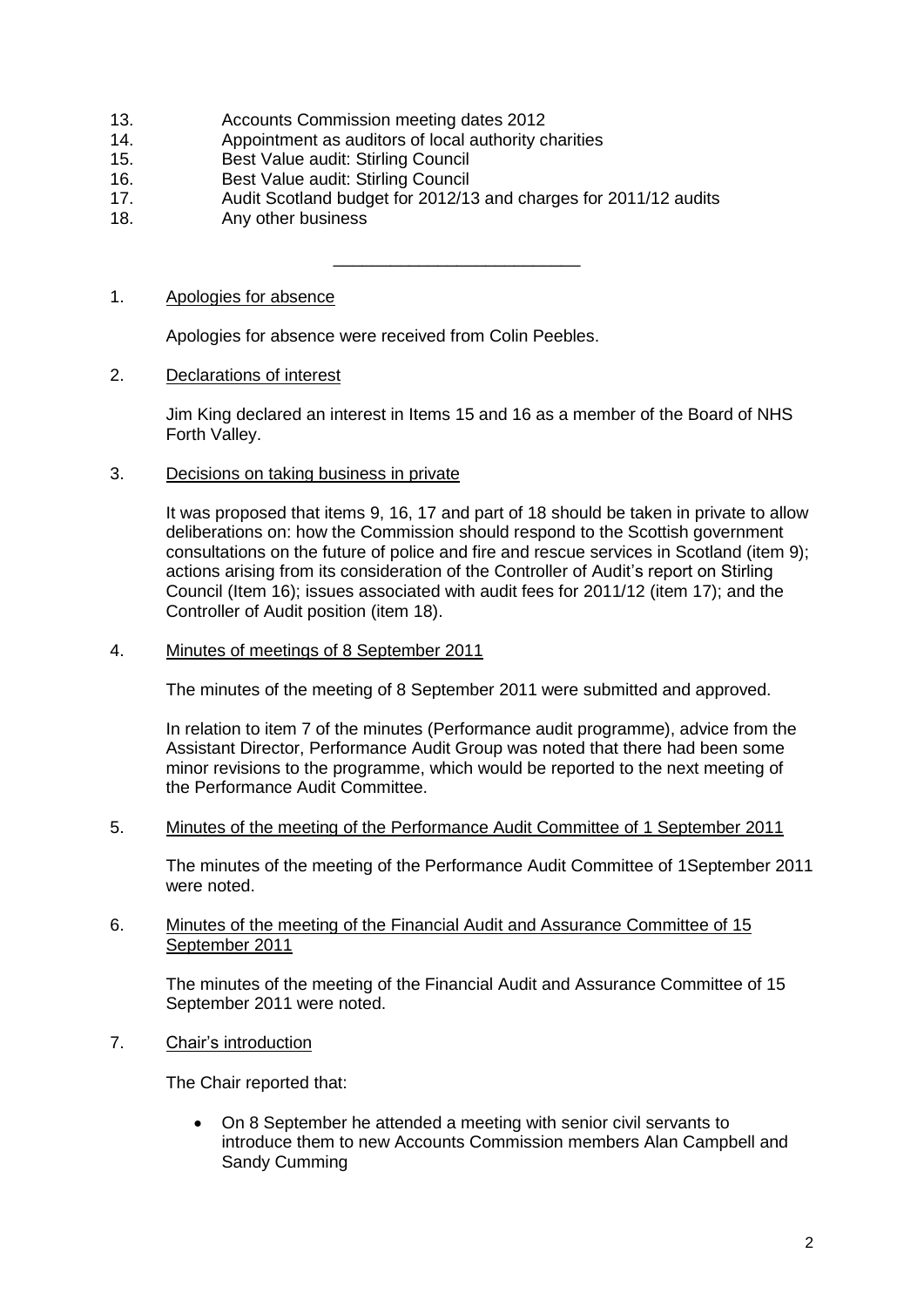- On 9 September he attended a meeting with Pat Watters, President, and Rory Mair, Chief Executive, COSLA, along with Douglas Sinclair, Fraser McKinlay and Gordon Smail to discuss matters of mutual interest
- On 16 September he attended a meeting with Strathclyde Police Authority in Glasgow along with Andrew Laing, Her Majesty's Inspector of Constabulary for Scotland; Mike Ash; Colin Peebles; Paul Reilly; and Lesley McGiffen to discuss the Best Value audit of the authority
- On 22 September he chaired a workshop: *Moving forward scrutiny improvement*, involving scrutiny partners on the strategic scrutiny group, scrutiny operational group, Scottish Government executives and Audit Scotland personnel, held at COSLA's offices
- On 28 September Christine May and Graham Sharp represented the Accounts Commission at a meeting to discuss and plan for the new round of audit appointments starting from this month, a note of which had been circulated to Commission members
- On 29 September he attended a meeting of the Audit Scotland Board and a meeting of audit partners
- The Cabinet Secretary for Finance, Employment and Sustainable Growth had agreed to the proposal that Fraser McKinlay continue in the role of Controller of Audit until end February 2012
- The Cabinet Secretary for Finance, Employment and Sustainable Growth had approved the reappointment of Mike Ash and Bill McQueen for a further period of 3 years

Following discussion, the Commission agreed:

- To note that the Director of Best Value and Scrutiny Improvement would ensure that representatives of Healthcare Improvement Scotland, who were unable to be present at the workshop on 22 September, were informed about its outputs
- That further consideration be given to more involvement by the Commission at audit planning events such as that on 28 September
- That the Controller of Audit investigate ways of providing members with more networking opportunities with external interests and with Audit Scotland staff, and to discuss his findings with the Chair.

*(Action: Controller of Audit)*

# 8. Update report by the Controller of Audit

The Commission considered a report by the Controller of Audit providing an update on significant recent activity in relation to the audit of local government.

Following discussion, the Commission:

- Noted the report
- Noted that the reference in the report to the Welsh Programme for Government is inaccurate, in that the correct position is that the Wales Audit Office Bill will establish the Wales Audit Office (WAO) as a body corporate with a majority of non-executive members appointed by public appointments procedures; and will establish the Auditor General Wales as the Accounting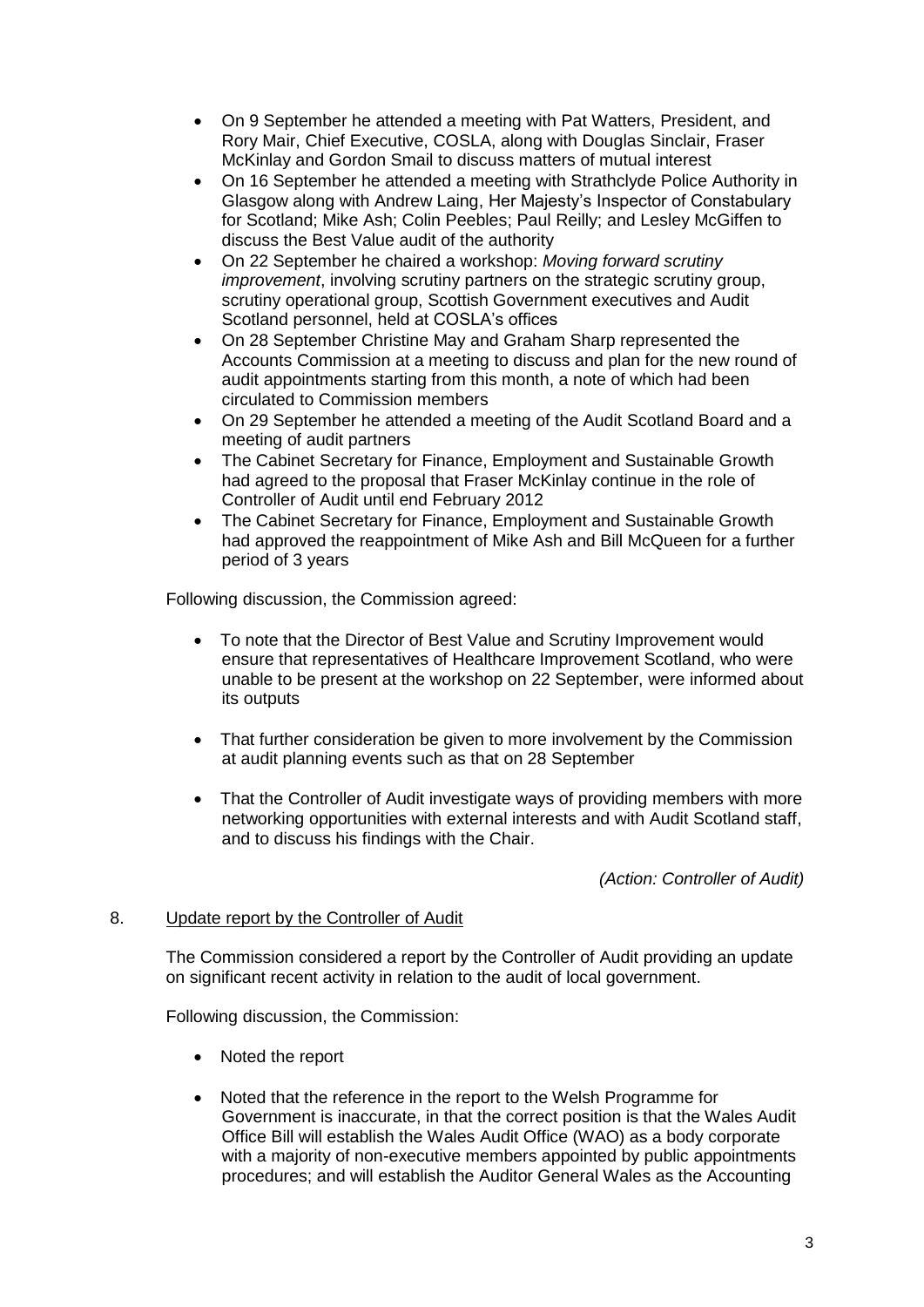Officer for and Chief Executive of the WAO and whose terms and conditions of service will be set by the Assembly on the recommendation of the Public Accounts Committee, independent of the Welsh Government

- Noted that the Controller of Audit will provide a report to its December meeting on progress made by Shetland Islands Council since the public hearing in June 2010, and issues arising from the 2011/12 audit of the Council
- Agreed that the Controller of Audit provide a report on the positioning of statutory officers in all 32 council management structures.

*(Action: Controller of Audit)*

### 9. Scottish Government consultations on the future of police and fire and rescue services in Scotland (in private)

The Commission considered a report by the Director of Best Value and Scrutiny Improvement advising of the Scottish Government's consultation on its proposals to establish a single police force and a single fire and rescue service in Scotland, and proposing whether the Commission should respond.

The Commission agreed to consider the report in private given the potential implications of the proposals on its work.

Following discussion the Commission agreed:

- That it would submit a response to the consultation
- That the Director of Best Value and Scrutiny Improvement compose a response incorporating points raised during discussion
- That the draft response be shared with members for comment
- That it be remitted to the Chair and Deputy Chair to agree the response on behalf of the Commission.

#### 10. Report of the Christie Commission and the response of the Scottish Government

The Commission considered a report by the Secretary and Business Manager giving an overview of the findings of the Commission on the Future Delivery of Public Services (the Christie Commission) and the Scottish Government's recent response.

Following discussion the Commission agreed:

- To note the report
- That the Performance Audit Committee consider the effect of the Scottish Government's response to the Christie Commission, particularly the four 'pillars' of its reform agenda, on the performance audit programme

*(Action: Secretary and Business Manager)*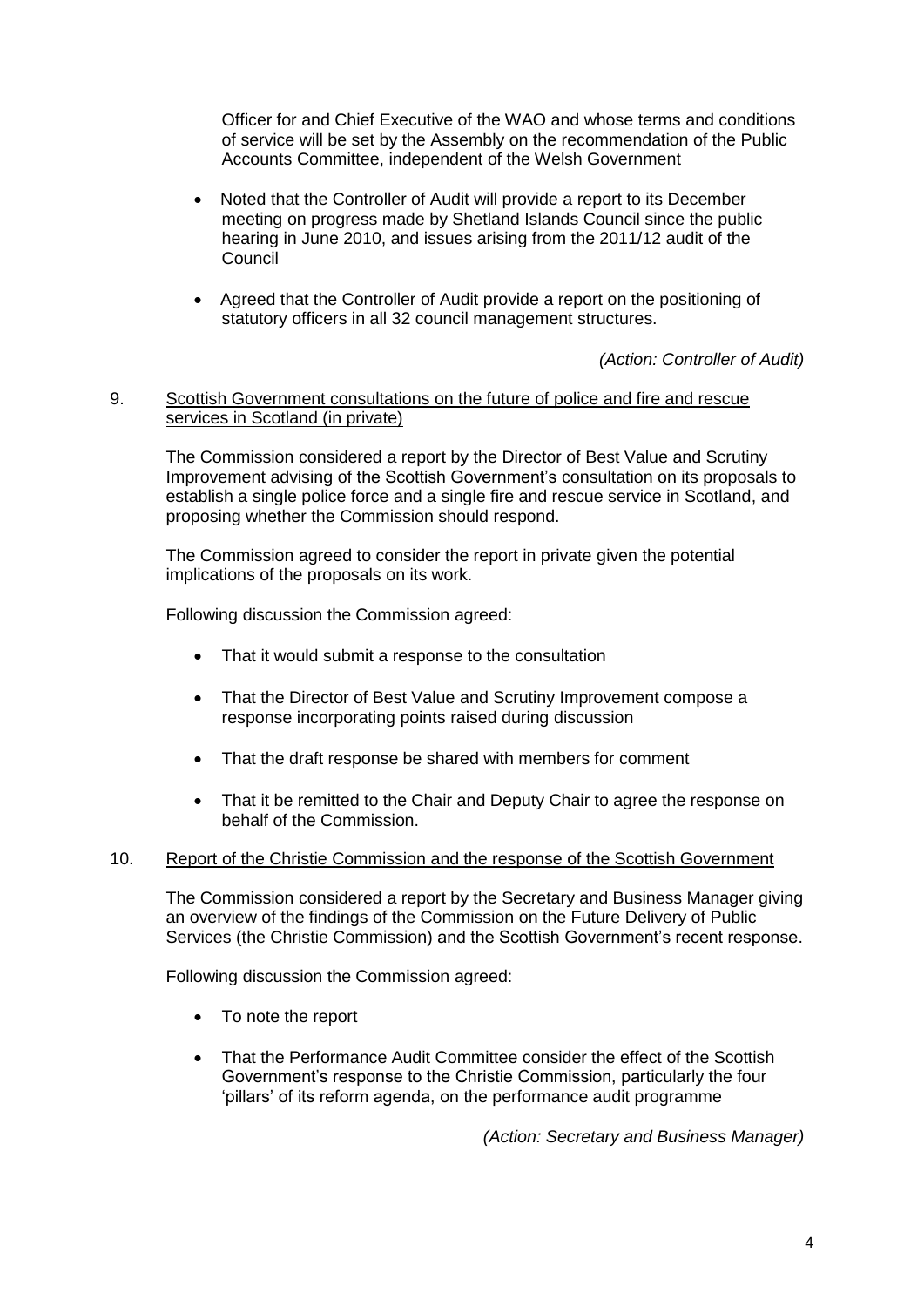To note that the Director of Performance Audit would monitor progress in relation to the proposed introduction of three new 'change funds' and a Scottish Future Fund, particularly in relation to any impact on the performance audit programme.

# 11. Scottish Spending Review 2011 and Draft Budget 2012-13

The Commission considered a report by the Secretary and Business Manager providing background to the Scottish Government's Spending Review 2011 and draft budget 2012-13.

The Commission:

- Noted that the deflators used in the report for calculation of 'real term' spending were the same as those used by the UK and Scottish governments
- Noted that it would consider its Local Government Overview Report 2011 later in the year with a view to its publication in the New Year.

Following discussion, the Commission:

- Agreed that the Director of Performance Audit and Controller of Audit provide more detail of the total proposed and projected local government spend in each year over the spending review period
- Agreed that the Director of Performance Audit clarify how non-domestic rate income is distributed amongst local authorities
- Noted the report.

*(Actions: Director of Performance Audit and Controller of Audit)*

# 12. Supporting improvement and accountability within Community Planning **Partnerships**

The Commission considered an update report by the Secretary and Business Manager on the Scottish Government's request to the Accounts Commission to lead development work on preparing a case for how external audit and inspection may support the delivery of better outcomes by Community Planning Partnerships.

During discussion, the Commission noted that:

- A working assumption in relation to development and pilot work is that this would be done using existing, rather than newly identified or additional, resources
- To this end, the Director of BVSI would continue to monitor the possible impact of development work and proposals on existing Audit Scotland resources, including current audit work
- Further consideration is currently being given to a timetable for pilot and development work, including the need to align with ongoing Care Inspectorate development work on the integrated inspection of children's services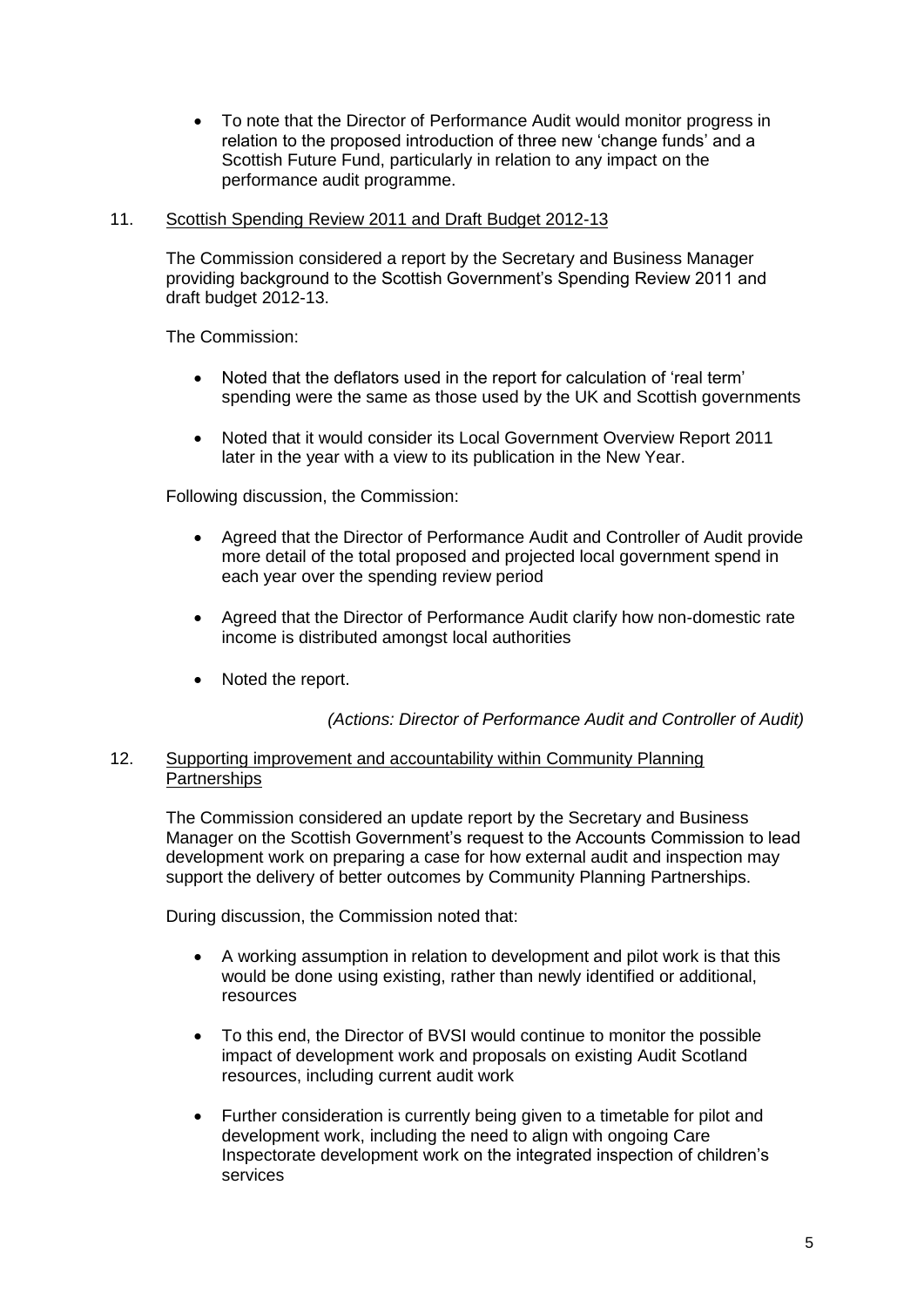- The Commission would give further consideration to proposals for pilot sites
- The Controller of Audit would continue to update the Commission on progress as appropriate.

Thereafter the Commission agreed to note the report.

### 13. Accounts Commission meeting dates 2012

The Commission considered a proposed schedule of meeting dates for 2012 from the Secretary and Business Manager.

The Commission agreed to adopt the meeting dates as proposed.

14. Appointment as auditors of local authority charities

The Commission considered a paper by the Assistant Auditor General seeking approval to appoint Audit Scotland staff as auditors of certain local authority charities.

During discussion, the Commission noted that the proposal will have some but manageable impact on existing resources.

Thereafter the Commission agreed:

- to approve the appointment of those members of staff of Audit Scotland appointed by the Commission to be the auditor of a local authority in Scotland or to assist that auditor by signing the audit report on the financial statements to be the auditor - under paragraph 10 of the Charities Accounts (Scotland) Regulations 2006 - of any charity connected to that authority by virtue of section 106 of the Local Government (Scotland) Act 1973.
- that this approval apply to audits for the 2010/11 financial year and subsequent years.

# 15. Best Value audit: Stirling Council

The Commission considered a report by the Secretary and Business Manager introducing the Best Value audit report on Stirling Council and seeking a recommendation on how to proceed.

During discussion, the Commission:

- sought clarification and further explanation from the Controller of Audit and the audit team on a number of points in the report
- noted advice from the Controller of Audit that he would review during 2012 the distribution of performance judgements in published Best Value audit reports.